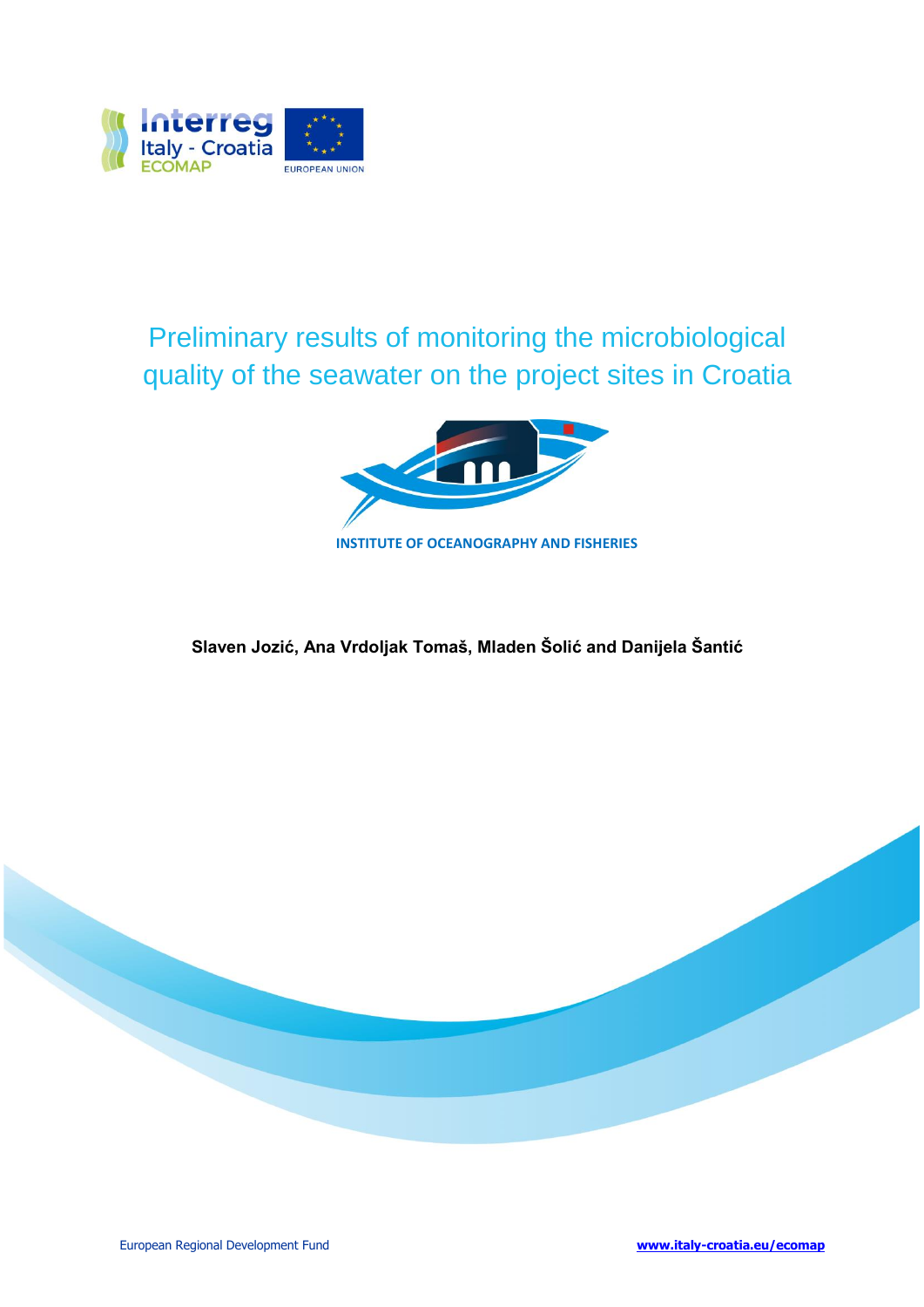

## **Preliminary results of monitoring the microbiological quality of the sea in the ports of Špinut and Strožanac and on the beach in Podstrana**

Monitoring of the microbiological quality of the seawater in the ports of Špinut and Strožanac and on the beach in Podstrana within the project "ECOMAP", from the cross-border cooperation program Italy-Croatia 2014-2020 began in April 2019. The aim of monitoring is the microbiological characterization of the sea to meet the criteria for obtaining/retaining the Blue Flag certificate, international recognition of exceptional cleanliness, quality and tidiness of beaches and ports. Although the microbiological quality of the seawater is not a mandatory criterion for awarding the Blue Flag in ports, but only on beaches, the goal of the "ECOMAP" project is to create conditions for achieving at least good seawater quality in ports, to emphasize their environmental commitment and recognize their efforts in protection and preservation of the marine environment. In the period of April 2019 - March 2020, a total of 11 sampling campaigns were performed in both ports and 15 on the beach in Podstrana to determine indicators of microbiological quality, *Escherichia coli* and intestinal enterococci. Measurements of physical parameters (temperature and salinity of seawater) were also performed. Sampling and testing were performed by the project partner Institute of Oceanography and Fisheries. The research was performed at a total of 9 control points in the area of the port of Špinut (Figure 1), 8 points in the area of the port of Strožanac (Figure 2) and 7 points on the beach in Podstrana (Figure 3). In addition to spatial variability, temporal variability investigations of seawater quality on the beach in Podstrana were performed. For this purpose, sampling was performed 3 times a day, around 10 a.m., 11:30 a.m., and 5:00 p.m., several times during the bathing season. The analyses were performed following standard ISO methods and the data were processed using the methods and criteria for assessing the microbiological quality of the bathing sea, according to the national Regulation on Sea bathing water quality (OG 73/08). Since bathing in ports is prohibited and there are no criteria for the microbiological quality of seawater assessment, data for ports were processed using criteria and methods for assessing the microbiological quality of the bathing seawater.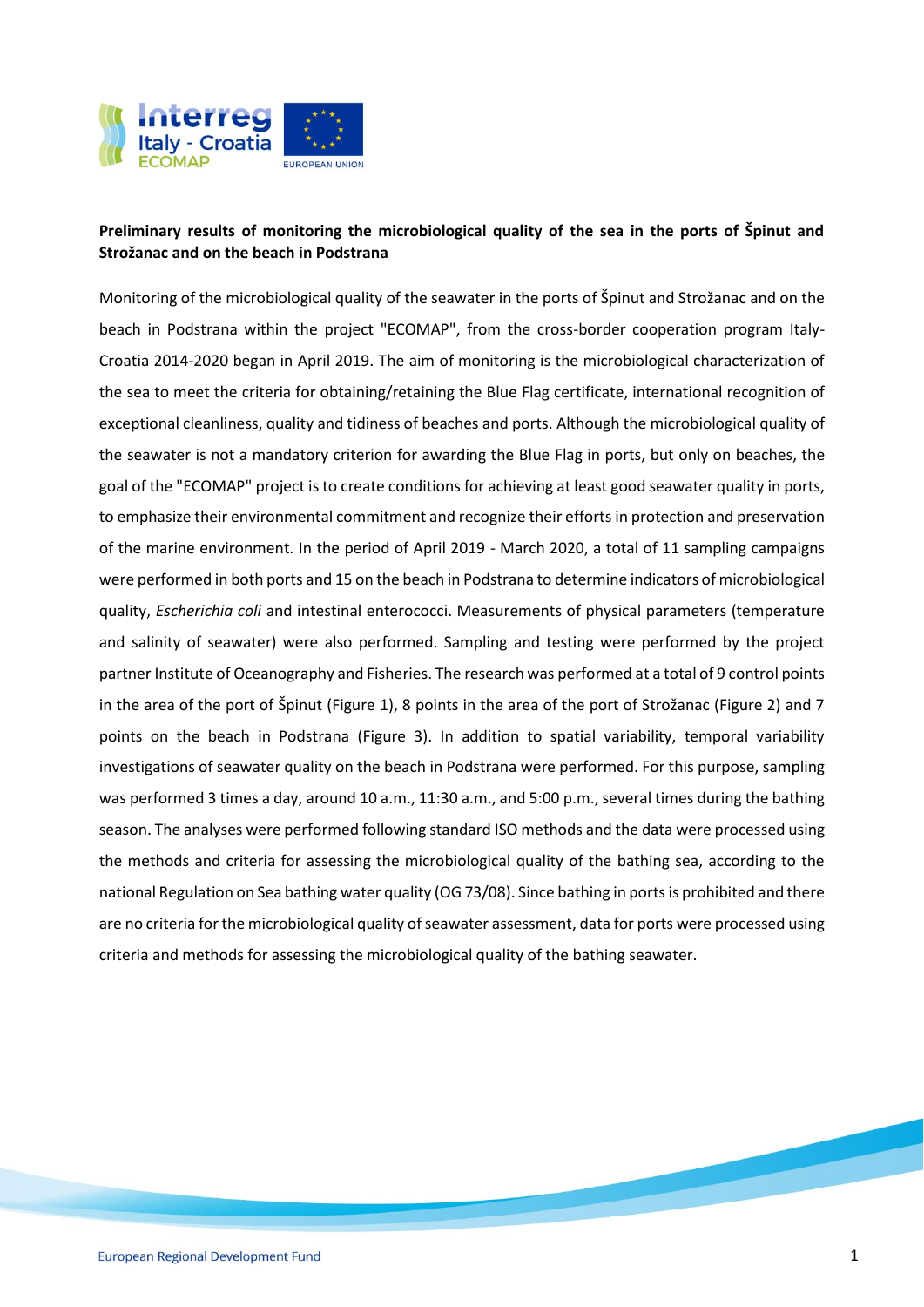



Figure 1. Sampling points for the determination of the microbiological quality of seawater in the port of Špinut



Figure 2. Sampling points for the determination of the microbiological quality of seawater in the port of Strožanac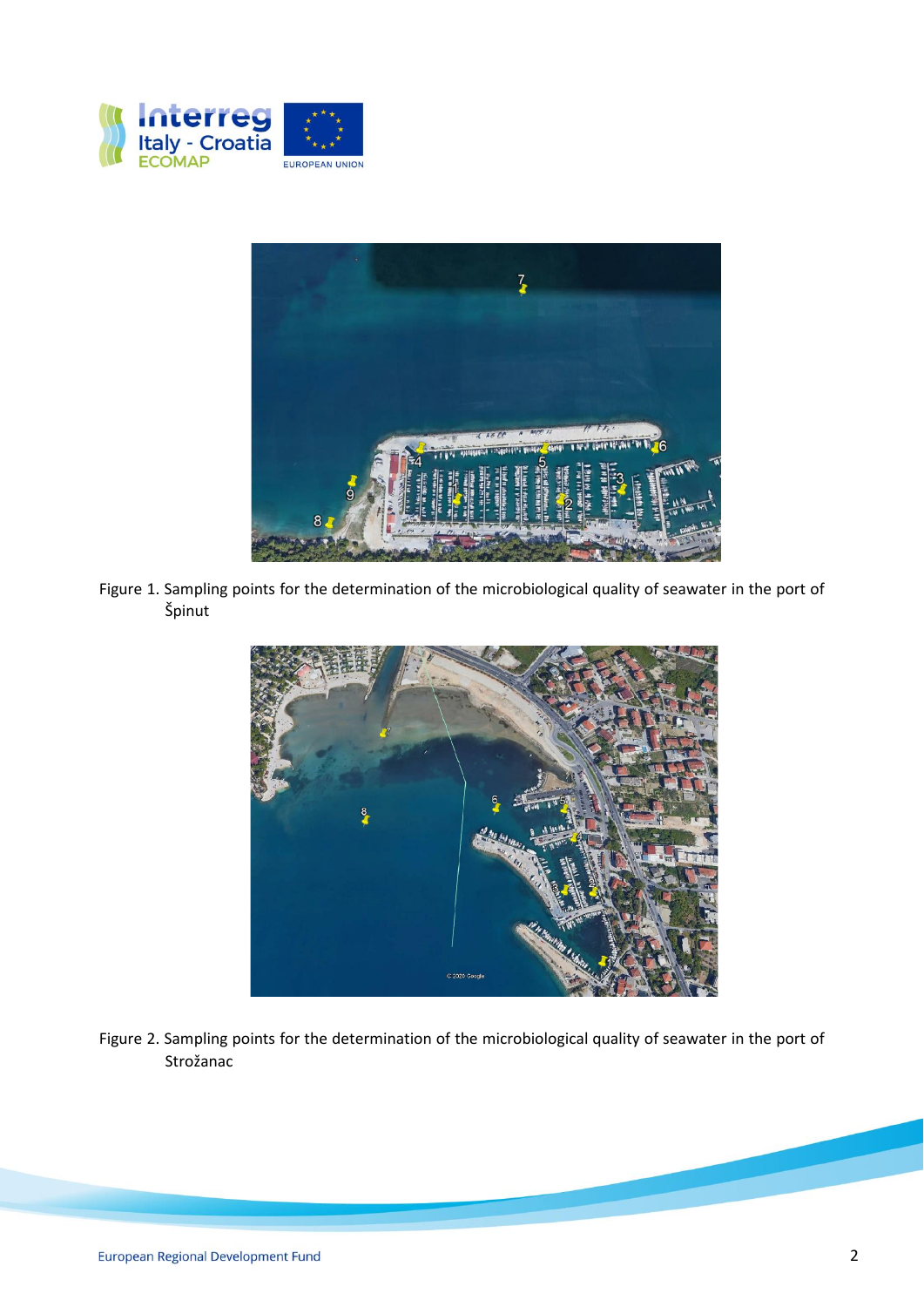



Figure 3. Sampling points for the determination of the microbiological quality of seawater on the beach in Podstrana

In the mentioned period of research, the microbiological quality of the sea in the port of Špinut was excellent at 4 control points and good at two points. The negative effect of the port on the microbiological quality of the sea on the neighbouring beach (Prva Voda) was not determined since both points on the beach were of excellent quality (Figure 4).

The seawater quality in the area of the port of Strožanac was good at 4 and sufficient at 3 control points. At one control point, sea quality was unsatisfactory (Figure 5). If only data from the bathing season period are considered, 6 points were of excellent quality, 1 good and 1 sufficient (Figure 6). Preliminary results indicate the seasonal character of microbiological marine pollution in the area of the port of Strožanac.

The microbiological quality of the sea on the beach in Podstrana was excellent at 6 points and good at one point (Figure 7). If only data from the period of the bathing season are considered, when according to the Regulation on Sea bathing water quality is officially monitored, the quality of the sea was excellent at all control points (Figure 8). No significant temporal variations in quality were found, meaning the sea was of excellent quality during the morning and afternoon hours.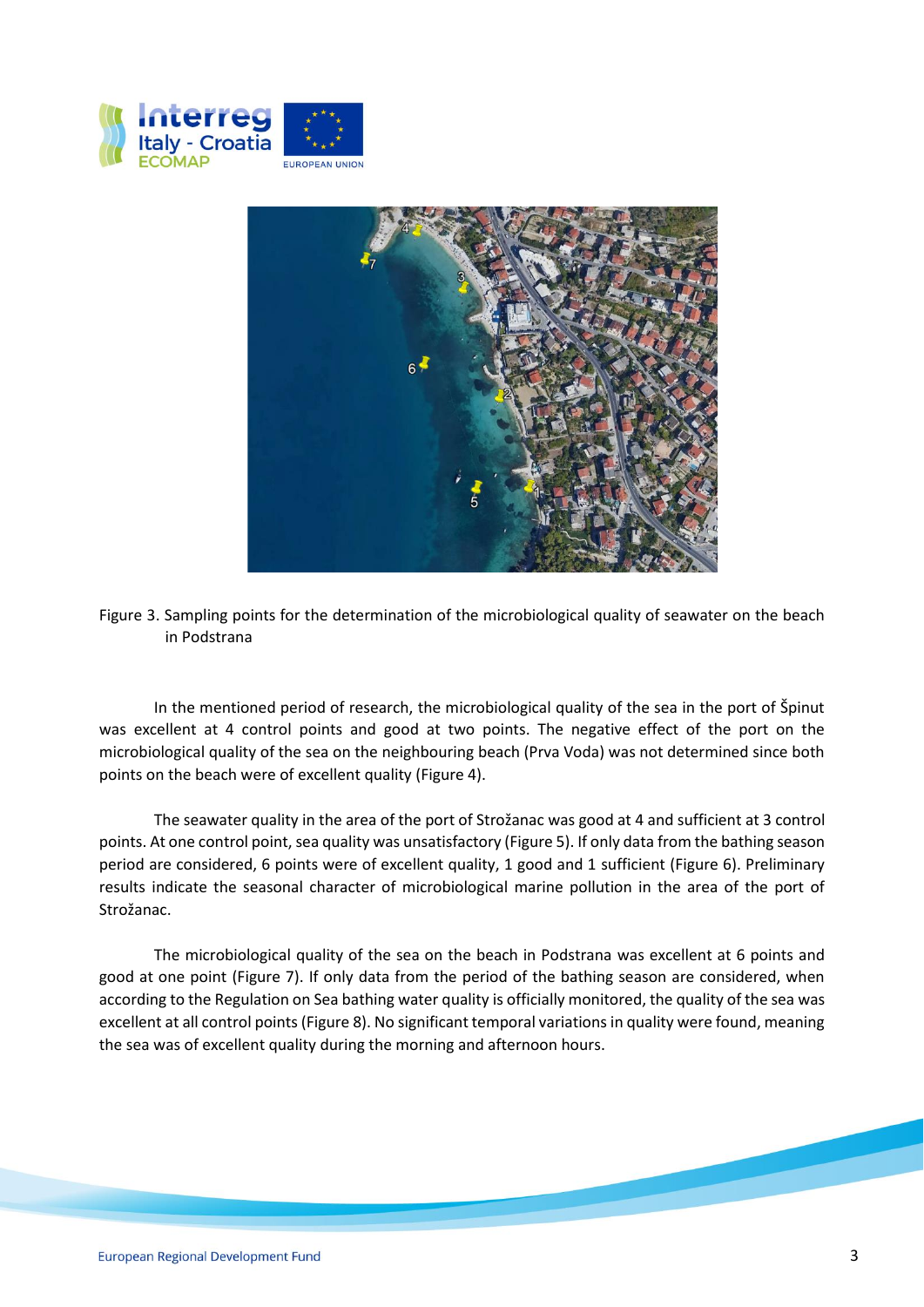







- **- - - - - -** excellent\*, **- - - - - -** good\*, **- - - - - -** sufficient\*\*
- \* based on 95th percentile (blue bars)
- \*\* based on 90<sup>th</sup> percentile (green bars)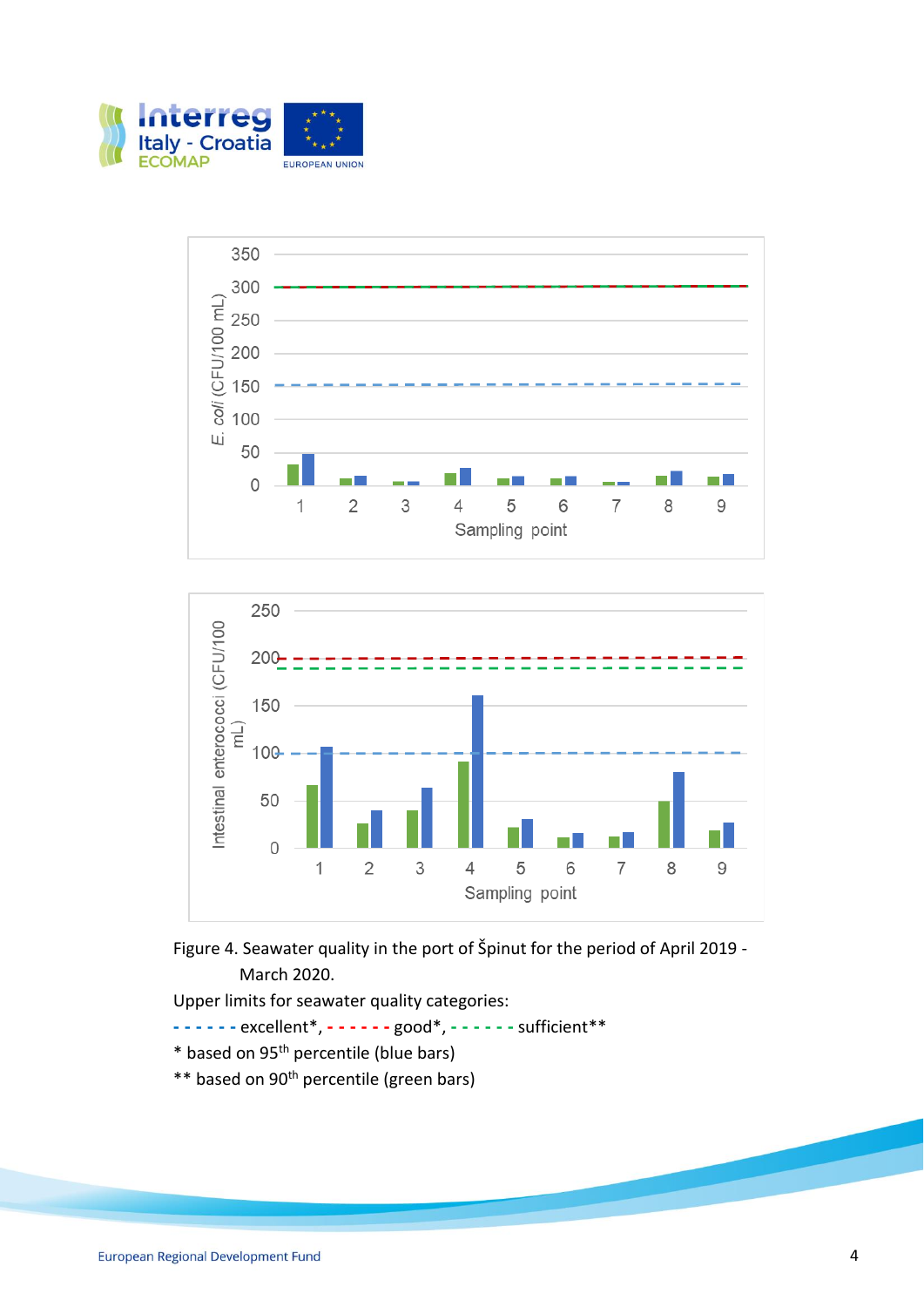





Figure 5. Seawater quality in the port of Strožanac for the period of April 2019 - March 2020.

- **- - - - - -** excellent\*, **- - - - - -** good\*, **- - - - - -** sufficient\*\*
- \* based on 95th percentile (blue bars)
- \*\* based on 90<sup>th</sup> percentile (green bars)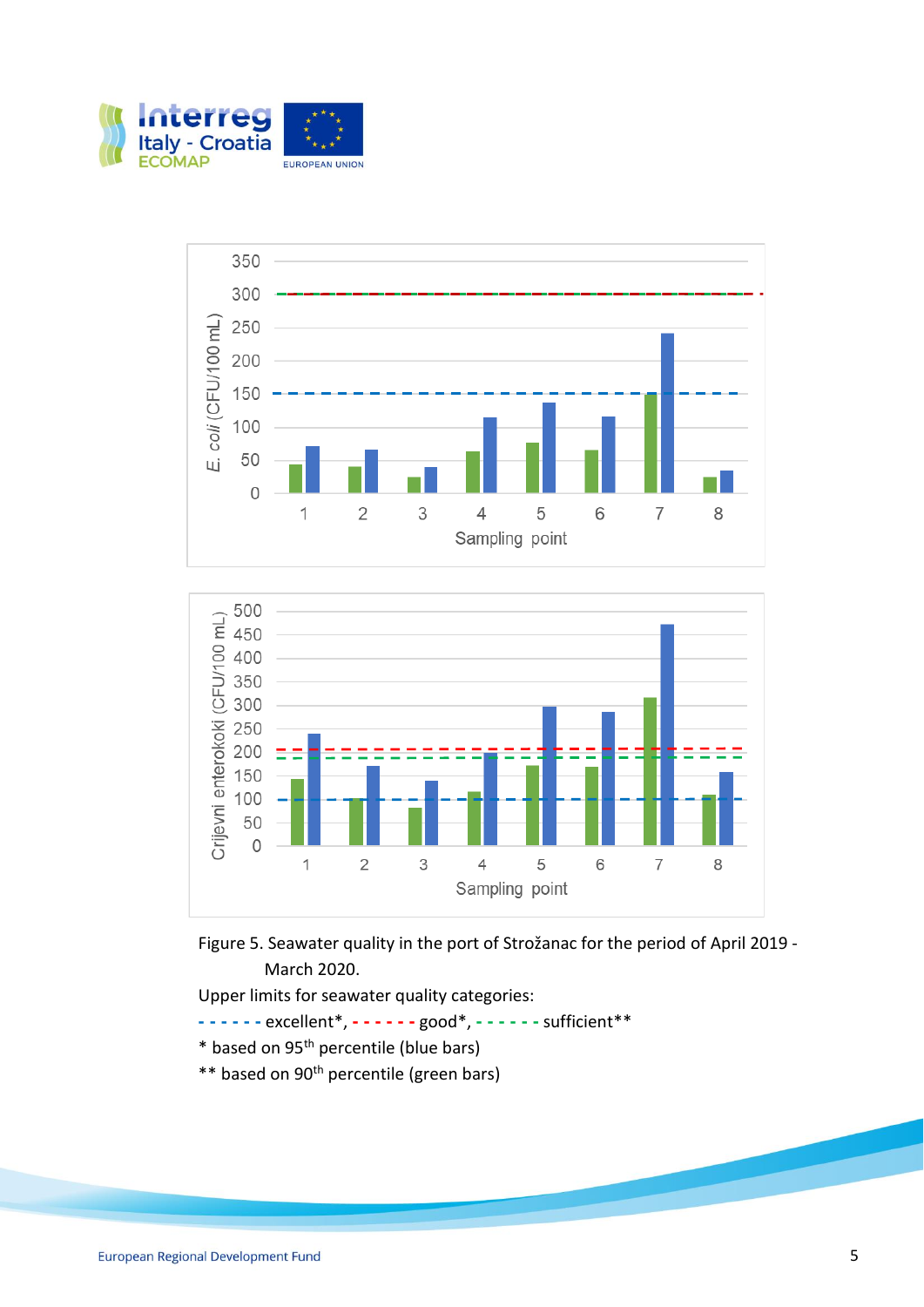





Figure 6. Seawater quality in the port of Strožanac in the bathing season 2019. Upper limits for seawater quality categories:

- **- - - - - -** excellent\*, **- - - - - -** good\*, **- - - - - -** sufficient\*\*
- \* based on 95th percentile (blue bars)
- \*\* based on 90th percentile (green bars)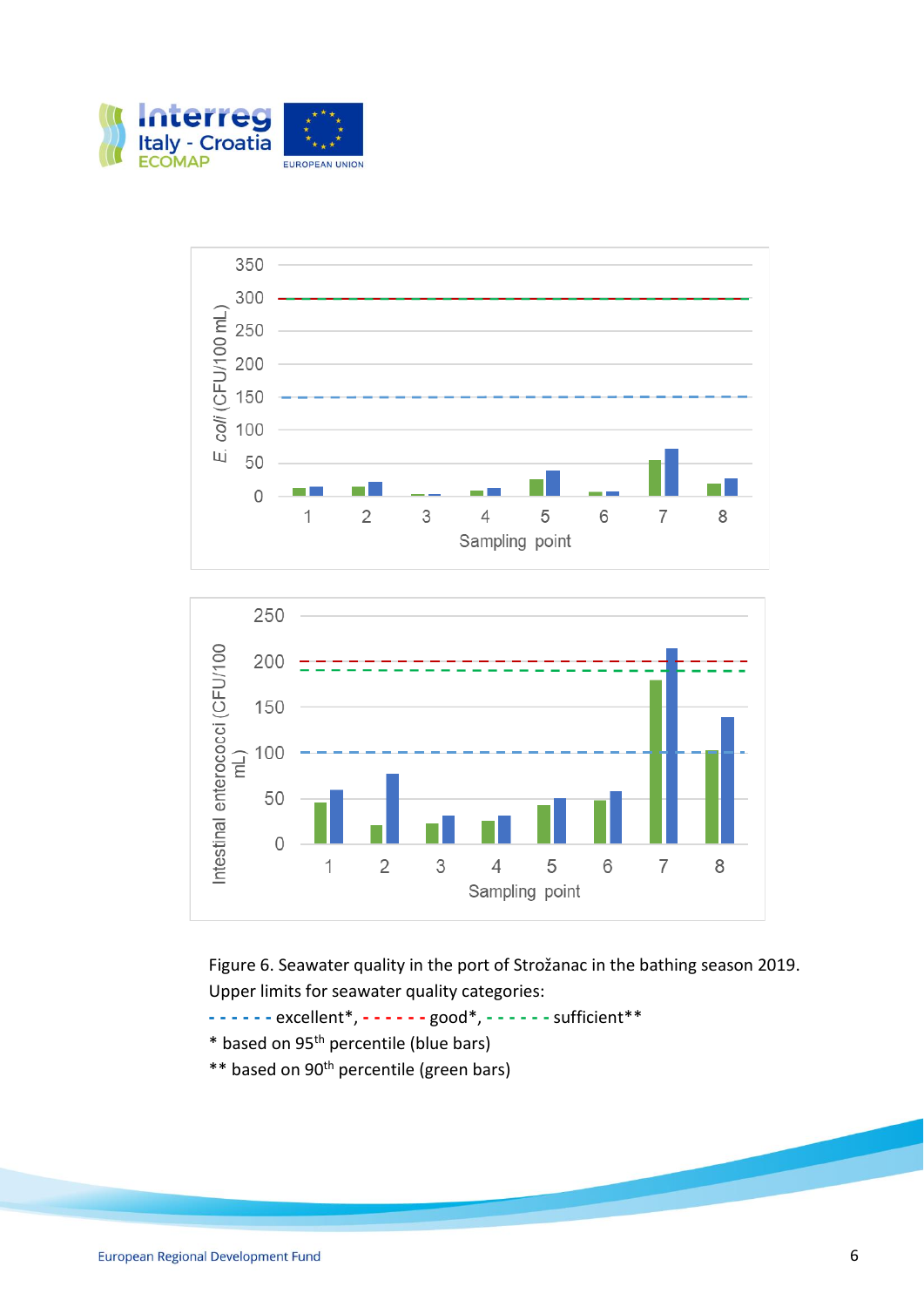







- - - - excellent\*, - - - good\*, - - - sufficient\*\*
- \* based on 95th percentile (blue bars)
- \*\* based on 90th percentile (green bars)